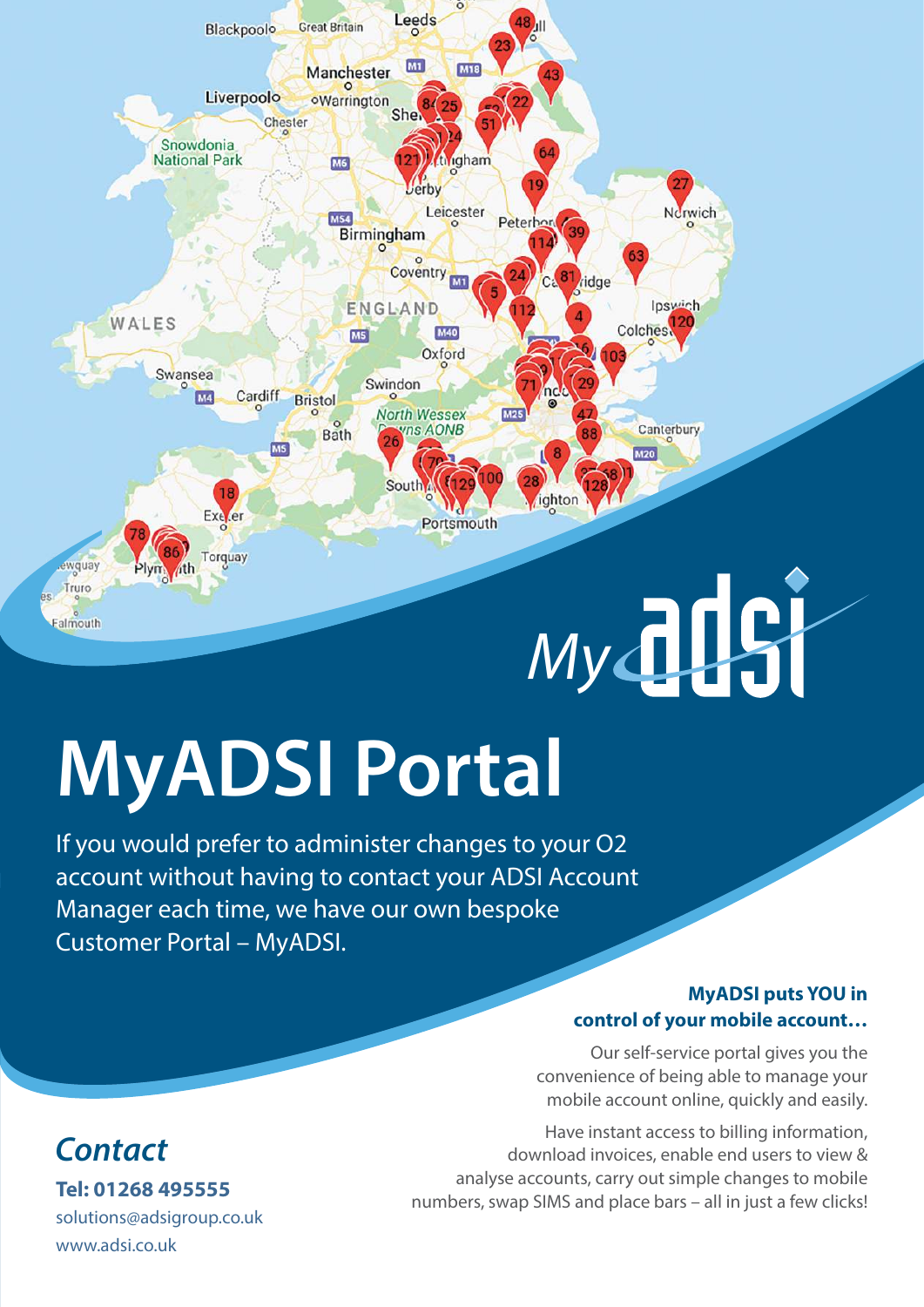### Key benefits of using the MyADSI Portal

| MyADSI portal puts you in control of your mobile          | Lock a mobile number down so other users are   |
|-----------------------------------------------------------|------------------------------------------------|
| account. Features and functions include;                  | unable to change settings                      |
| Place Bars and swap SIMS easily and quickly               | Retrieve past bill manager emails & invoices   |
| Create and allocate cost centres to suit your<br>accounts | View spend caps, usage and utilisation         |
| Add names, departments and email addresses                | View data usage, out of bundle charges and     |
| against MPNs                                              | unbilled charges                               |
| Add up to 4 additional, pre-defined fields of             | Our Enhance suite of additional reports and    |
| your choice to assist reports, for example,               | features allow for greater visibility and more |
| location, car registration, titles, groups etc.           | flexibility on managing your account           |
|                                                           |                                                |

#### **Dashboard**

Your personalised Dashboard will instantly give you an overall view and summary of your account.



### Reports

#### **Mobiles Overview**

See your Bill Analysis for past months and Top 10 user information. Change the period/date as required.



#### **Bill Managers**

View current and past billing reports, account charges and invoices. Resend bill manager reports if required.

| <b>Bill Managers</b> |                   |                       |                      |                       |                  |                      |                   | myASSI / Reports / Bill Managers |   |
|----------------------|-------------------|-----------------------|----------------------|-----------------------|------------------|----------------------|-------------------|----------------------------------|---|
|                      |                   |                       |                      |                       |                  |                      | Search:           |                                  |   |
| Pariod 4             | Period<br>u       | Account Number        | Text Messages =      | Total Duration        | Data Usage (Mb)  | <b>Usage Charges</b> | Line Rental : iii | <b>Roservil</b>                  |   |
| 202201               | January 2022      | 2143058               | 1010                 | 2812037               | 135,123          | 0201.30              | 24.105.74         | <b>Resent Tagort</b>             |   |
| 102112               | Banerber 2021     | 3143016               | 1334                 | 367:58:19             | 183,932          | 4333.83              | E3,800.88         | <b>Resent Report</b>             |   |
| 202311               | November 2021     | 3143058               | 1348                 | 350.17.52             | 280,351          | 83,72730             | E4.475.83         | <b>Resend Report</b>             | ٠ |
| 302110               | October 2021      | 3143058               | 1656                 | 373/22/27             | 238,018          | £2,332.90            | 24,475,83         |                                  |   |
| 202109               | September 2031    | 3143056               | 1162                 | 359:01:45             | 212,000          | 480.20               | Z4.449.17         |                                  |   |
| 102103               | August 2021       | 3143058               | 1290                 | 354140190             | 137,628          | 3,05,207             | Z4.572.III        |                                  |   |
| 302107               | <b>July 2021</b>  | 3543058               | 1346                 | 388:57:53             | 111.007          | 100.79               | 24.572.81         |                                  |   |
| 202108               | June 3021         | 3143058               | 1528                 | 355:29:55             | 72,600           | 4103.01              | Z4,573.B1         |                                  |   |
| 202105               | May 2021          | 3143018               | 1487                 | 416:37:56             | 76,671           | £71.06               | 24,572.81         |                                  |   |
| 202104               | <b>April 2023</b> | 3343058               | 1152                 | 300:30:01             | 58,638           | <b>ATO 00</b>        | 64,603.01         |                                  |   |
| 202103               | March 2021        | 3143058               | 1938                 | 678:15:46             | 132,960          | £237.64              | ER127.60          |                                  |   |
| 202102               | February 2021     | 3343058               | 1129                 | 373:94:49             | 106,667          | 4133.67              | EA062.55          |                                  |   |
| Pariodi              | Period            | <b>Ascount Number</b> | <b>Toxt Messages</b> | <b>Total Doration</b> | Data Usage (Mtd. | <b>Usage Charges</b> | Line Rental       | Resend                           |   |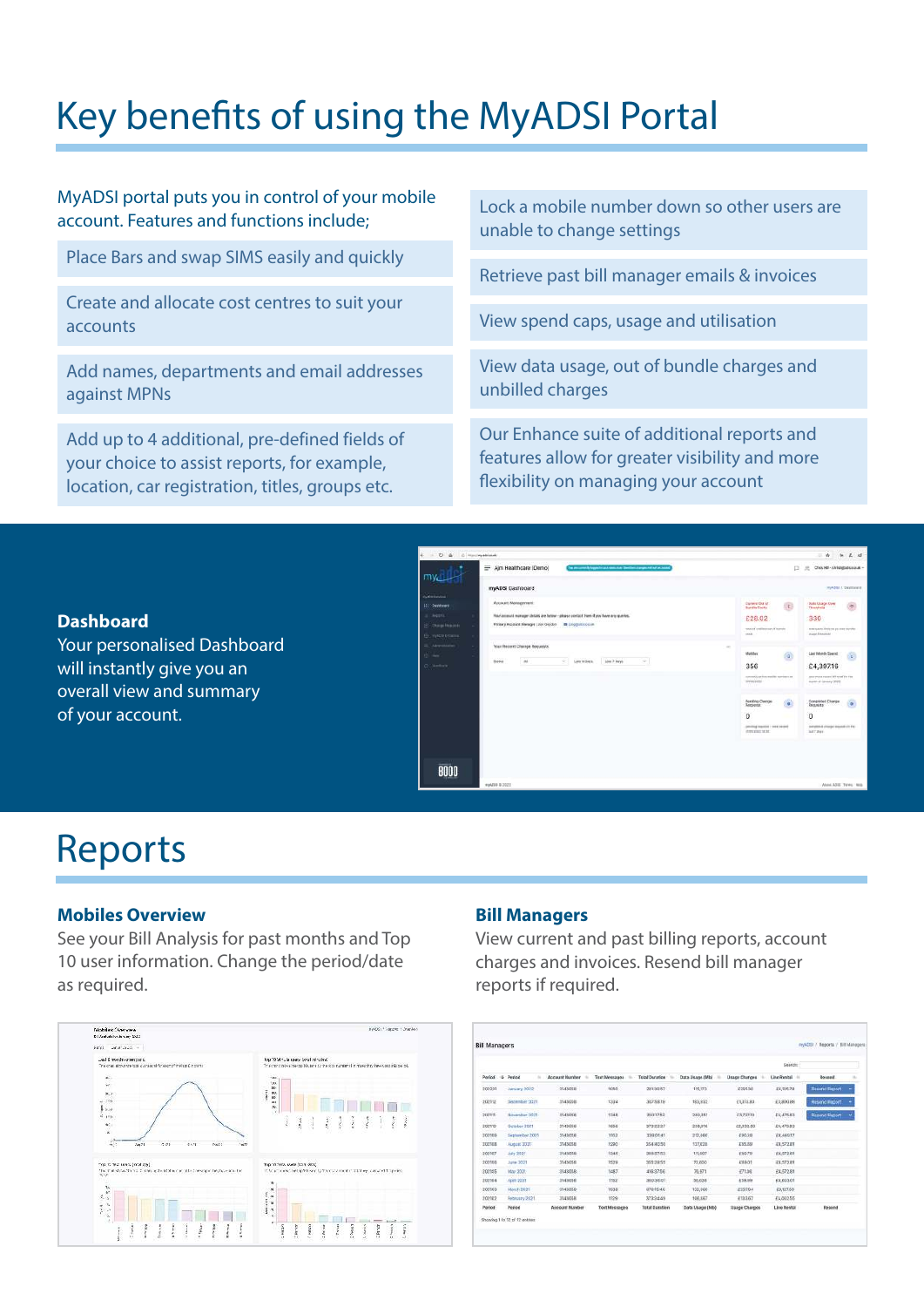## Change Requests

#### **Change Requests Report**

View the status of any requests you have made to the account.

| Show in a lections.<br>Search<br>- Action<br><b>Requested By</b><br>$\lambda$<br>4 Monate<br><b>Status</b><br>- Requested<br>$\sim$<br><b>Humber</b><br>Enriquebet<br>23/01/2022<br>Llientame Chimps:<br>aperion@companyOemo.com<br>IIP819000000<br><b>Silversine</b><br>Userstmy Change<br>aperson@company@emo.com<br>23/01/2022<br>107825000001<br>competent<br>Litername Chiespe<br>aperSon@company/ferro.com<br>25/05/2022<br>07625060002<br><b>Linkweiser</b><br>Usemarra Change<br><b>JOANN/2022</b><br>apoison@conpanySenro.com<br>07521000000<br><b>Entrywing</b><br>Uservanne Churchi<br>apersonabcompanysteriout on-<br>20/01/2022<br>II7575000004<br><b><i><u>STERANC</u></i></b><br>19/0 V3022<br>Username Change<br>aporson@company#emo.com<br>CONTRACTOR<br><b>ENFICATING</b><br><b>Username Change</b><br>ager son docompany viennous ent.<br>180010022<br>07525000000<br>14101/2022<br>EBA Gwan<br>specion@compacy@emo.com<br>in progress)<br>07525000007<br>distant<br>ERA Swide<br>specialization plentification<br>14/01/2022<br>UZSZSIALDZEN<br>intente<br>Unevance Change<br>13/03/2022<br>spensor@company@eno.com<br>07525000000<br><b>LOPONIAE</b><br><b>Ulaerrame Chevox</b><br>T335V2522<br>ables and Elocations y Campuccer.<br>07525000000<br>zaiduteke<br>Ularmanic Change:<br>T380V3022<br>apseutorghoompiery0eren.com<br>07525000088<br><b>Education</b><br>1335373522<br><b>Useniams Charge</b><br>apseure@companyDenne.com<br>02525000080 |                |                  | <b>But Teppli</b> | Ext 120002022 |        | Start 08/09/2022 | u. | Status 44   |
|---------------------------------------------------------------------------------------------------------------------------------------------------------------------------------------------------------------------------------------------------------------------------------------------------------------------------------------------------------------------------------------------------------------------------------------------------------------------------------------------------------------------------------------------------------------------------------------------------------------------------------------------------------------------------------------------------------------------------------------------------------------------------------------------------------------------------------------------------------------------------------------------------------------------------------------------------------------------------------------------------------------------------------------------------------------------------------------------------------------------------------------------------------------------------------------------------------------------------------------------------------------------------------------------------------------------------------------------------------------------------------------------------------------------------------------------------------------------------|----------------|------------------|-------------------|---------------|--------|------------------|----|-------------|
| 153.<br>315.3<br><b>D134</b><br>\$125<br><b>BYLD</b><br>23301<br>9029                                                                                                                                                                                                                                                                                                                                                                                                                                                                                                                                                                                                                                                                                                                                                                                                                                                                                                                                                                                                                                                                                                                                                                                                                                                                                                                                                                                                     |                |                  |                   |               |        |                  |    |             |
| \$152<br>2343<br>3133<br>317.3<br>2112<br>4100                                                                                                                                                                                                                                                                                                                                                                                                                                                                                                                                                                                                                                                                                                                                                                                                                                                                                                                                                                                                                                                                                                                                                                                                                                                                                                                                                                                                                            |                |                  |                   |               |        |                  |    | Ref         |
|                                                                                                                                                                                                                                                                                                                                                                                                                                                                                                                                                                                                                                                                                                                                                                                                                                                                                                                                                                                                                                                                                                                                                                                                                                                                                                                                                                                                                                                                           | Ver.           |                  |                   |               |        |                  |    |             |
|                                                                                                                                                                                                                                                                                                                                                                                                                                                                                                                                                                                                                                                                                                                                                                                                                                                                                                                                                                                                                                                                                                                                                                                                                                                                                                                                                                                                                                                                           | <b>View</b>    |                  |                   |               |        |                  |    |             |
|                                                                                                                                                                                                                                                                                                                                                                                                                                                                                                                                                                                                                                                                                                                                                                                                                                                                                                                                                                                                                                                                                                                                                                                                                                                                                                                                                                                                                                                                           | <b>Vine</b>    |                  |                   |               |        |                  |    |             |
|                                                                                                                                                                                                                                                                                                                                                                                                                                                                                                                                                                                                                                                                                                                                                                                                                                                                                                                                                                                                                                                                                                                                                                                                                                                                                                                                                                                                                                                                           | Ver            |                  |                   |               |        |                  |    |             |
|                                                                                                                                                                                                                                                                                                                                                                                                                                                                                                                                                                                                                                                                                                                                                                                                                                                                                                                                                                                                                                                                                                                                                                                                                                                                                                                                                                                                                                                                           | $\overline{y}$ |                  |                   |               |        |                  |    |             |
|                                                                                                                                                                                                                                                                                                                                                                                                                                                                                                                                                                                                                                                                                                                                                                                                                                                                                                                                                                                                                                                                                                                                                                                                                                                                                                                                                                                                                                                                           | <b>Van</b>     |                  |                   |               |        |                  |    |             |
|                                                                                                                                                                                                                                                                                                                                                                                                                                                                                                                                                                                                                                                                                                                                                                                                                                                                                                                                                                                                                                                                                                                                                                                                                                                                                                                                                                                                                                                                           | <b>Tire</b>    |                  |                   |               |        |                  |    |             |
|                                                                                                                                                                                                                                                                                                                                                                                                                                                                                                                                                                                                                                                                                                                                                                                                                                                                                                                                                                                                                                                                                                                                                                                                                                                                                                                                                                                                                                                                           | Ve.            |                  |                   |               |        |                  |    |             |
|                                                                                                                                                                                                                                                                                                                                                                                                                                                                                                                                                                                                                                                                                                                                                                                                                                                                                                                                                                                                                                                                                                                                                                                                                                                                                                                                                                                                                                                                           | Yes.           |                  |                   |               |        |                  |    |             |
|                                                                                                                                                                                                                                                                                                                                                                                                                                                                                                                                                                                                                                                                                                                                                                                                                                                                                                                                                                                                                                                                                                                                                                                                                                                                                                                                                                                                                                                                           | -Vew           |                  |                   |               |        |                  |    |             |
|                                                                                                                                                                                                                                                                                                                                                                                                                                                                                                                                                                                                                                                                                                                                                                                                                                                                                                                                                                                                                                                                                                                                                                                                                                                                                                                                                                                                                                                                           | <b>Mey</b>     |                  |                   |               |        |                  |    |             |
|                                                                                                                                                                                                                                                                                                                                                                                                                                                                                                                                                                                                                                                                                                                                                                                                                                                                                                                                                                                                                                                                                                                                                                                                                                                                                                                                                                                                                                                                           | Vée            |                  |                   |               |        |                  |    |             |
|                                                                                                                                                                                                                                                                                                                                                                                                                                                                                                                                                                                                                                                                                                                                                                                                                                                                                                                                                                                                                                                                                                                                                                                                                                                                                                                                                                                                                                                                           | Von            |                  |                   |               |        |                  |    |             |
| 29923                                                                                                                                                                                                                                                                                                                                                                                                                                                                                                                                                                                                                                                                                                                                                                                                                                                                                                                                                                                                                                                                                                                                                                                                                                                                                                                                                                                                                                                                     |                | <b>Requested</b> | Requested By      | <b>Status</b> | Action |                  |    | <b>Dall</b> |

#### **New Change Request**

All of the Mobile numbers on the account are listed. Simply choose which number you would like to make a change to, select the Action Required from the drop-down selection box and proceed.

| New Change Request | Create a file of your devroy data in 15W formal |        |                      |             |                |               |         |                | myADSI J. New Change Fernest    |
|--------------------|-------------------------------------------------|--------|----------------------|-------------|----------------|---------------|---------|----------------|---------------------------------|
| Show II a written  |                                                 |        |                      |             |                |               | Seaton: |                |                                 |
| Mcbile No.         | # Sim No                                        |        | - Username           | Cost Centre | $\overline{a}$ | Out Bundle    | ٠       | Action         | Info<br>$\sim$                  |
| 03125300001        | 854411000000000004                              |        | M Person             |             |                | coop          |         | Add +          | s'es                            |
| 02525000002        | R94411000000000000                              |        | Met: Day.            |             |                | coco          |         | Arko           | Other Bar (ADD)                 |
| 07525100000        | \$94411000000000007                             |        | <b>Sam Staff</b>     |             |                | <b>Łt</b> rou |         | <b>REGIST</b>  | Direction (REMOVE)              |
| 07529000004        | 89441000000000000                               |        | Jon Pord             |             |                | 00.00         |         | <b>Add</b>     | Usemane Change                  |
| 07525000005        | BB4411000000000008                              |        | Philip Peach         |             |                | ction         |         | <b>Azal</b>    | Cost Centre                     |
| 07526000006        | ES4411000000000000                              |        | 68189000             |             |                | ED.CO         |         | AUG            | Errail Aiddress                 |
| STEPSDOCKER        | SPAATIDOOGODOODGIS                              |        | Derro Depot          |             |                | stico         |         | Actor          | SM Swap                         |
| conoscoposa        | 89441000000000002                               |        | D Petran.            |             |                | <b>COLOGI</b> |         | Azion          | Fol list                        |
| 07525000003        | 89441000000000000                               | $\sim$ | Presidents:          |             |                | cocoo         |         | Action         | <b>GPAS DW</b><br><b>WE Sar</b> |
| 07529000007        | 884411000000000000                              | ٠      | Chartie Chap         |             |                | COOD          |         | seten          | Roweing Bar                     |
| UZEDRODGOZ         | 894411000000000010                              |        | Sarah Skan           |             |                | etxen         |         | Active         | <b>Book</b>                     |
| 07925000003        | 894411000000000011                              |        | Accounts.            |             |                | etion.        |         | ABEL 1         | <b>SHA</b>                      |
| 07525200884        | 88443!000000000002                              |        | Jane Jugo            |             |                | CO/OO         |         | Arrest w       | 989                             |
| 02825000995        | 894411000000000003                              |        | Ed:Sharp             |             |                | 40.00         |         | Aptes: 1       | $x \leftrightarrow$             |
| 07525000089        | REALTROOPDOCOOOL                                |        | 5 Partson            |             |                | ctubb         |         | Arke- 4        | sta.                            |
| 02525000008        | 894411000000000015                              |        | Driver 1             |             |                | COOD          |         | <b>Attitud</b> | ves.                            |
| 02625000007        | 894411000000000016                              |        | Driver 2 PANcel<br>œ |             |                | crice)        |         | Alten >        | <b>MAK</b>                      |
| 07525000888        | 894411000000000017                              |        | John Hall            |             |                | DE75          |         | scon y         | m                               |
| 82525000999        | 88441100000000016                               |        | Mark Freem           |             |                | econ          |         | Arand V        | <b>WAY</b>                      |

#### **Sim Swap Request**

Lost or stolen mobiles require a replacement SIM card to use in a temporary or replacement handset. Find the mobile number on your account and report SIM Lost / Missing to request a new one.

Use this option if your SIM is damaged, out-dated or if you change handset.

Once the request is made you will be sent a new SIM card along with an activation Passcode. Simply enter the Passcode in here to activate the new SIM.

The portal also allows you to activate any SIM(s) that have been sent to you in the past 12 months against any Mobile number on your account.

Note; SIM activation can take up to 24 hours but is usually processed sooner!

| Mobile Tel No.                          |                         | <b>SAN REGISTER</b><br>Sim Number | Process Now | Lost / Missing                   |
|-----------------------------------------|-------------------------|-----------------------------------|-------------|----------------------------------|
| 07525000001                             | ÷                       | 8944190000000000000               | ۵           | <b>Report Section / Manny</b>    |
| 07525000002                             | $\sim$                  | 884410000000000000                | o           | Hyper San Low / Mooney           |
| B7K26500003                             | $\sim$                  | 694411000000000000                | O           | Importation London Americans     |
| 07625000004                             | $\sim$                  | 394411000000000000                | O           | <b>Rights San Lear / Mosare</b>  |
| 12525200005                             | $\sim$                  | 8944110030000000000               | O           | <b>Report Sin Lewis Missing</b>  |
| 117525000006                            | $\sim$                  | 894419300003000000                | a           | expert Similarm / Mining         |
| 07621000007                             | $\sim$                  | 894419200000000000                | c           | How Tim controllers              |
| 02525000008                             | $\sim$                  | 8944110000000000000               | D           | Эциптальны саммер                |
| 02525000000                             | $\sim$                  | 89A4110000000000000               | ū           | Report for search arming         |
| 17525999991                             | $\sim$                  | 884411000000000000                | o           | <b>TIGHTEPILEMTMING</b>          |
| 17625005032<br><b><i>CONTRACTOR</i></b> | $\sim$                  | 2544130000000000000               | o           | <b>Nepoti Sim Lent./ Minung.</b> |
| 07625999992                             | $\sim$                  | 4844130000000000000               | O           | lingers lian vent / Minimig      |
| 07525993994                             | $\sim$                  | 8844110000000000000               | O           | <b>Report National Advisors</b>  |
| 02525999986                             | $\sim$                  | 8944110000000000000               | 日           | <b>Report Nami 446 / Akings</b>  |
| 07625984996                             | $\mathcal{N}_{\rm eff}$ | 8944110000000000000               | $\Box$      | <b>Report Tim Lewis Mooney</b>   |
| 07525991910                             | $\sim$                  | 6944110000000000000               | $\Box$      | Report Service / Montg.          |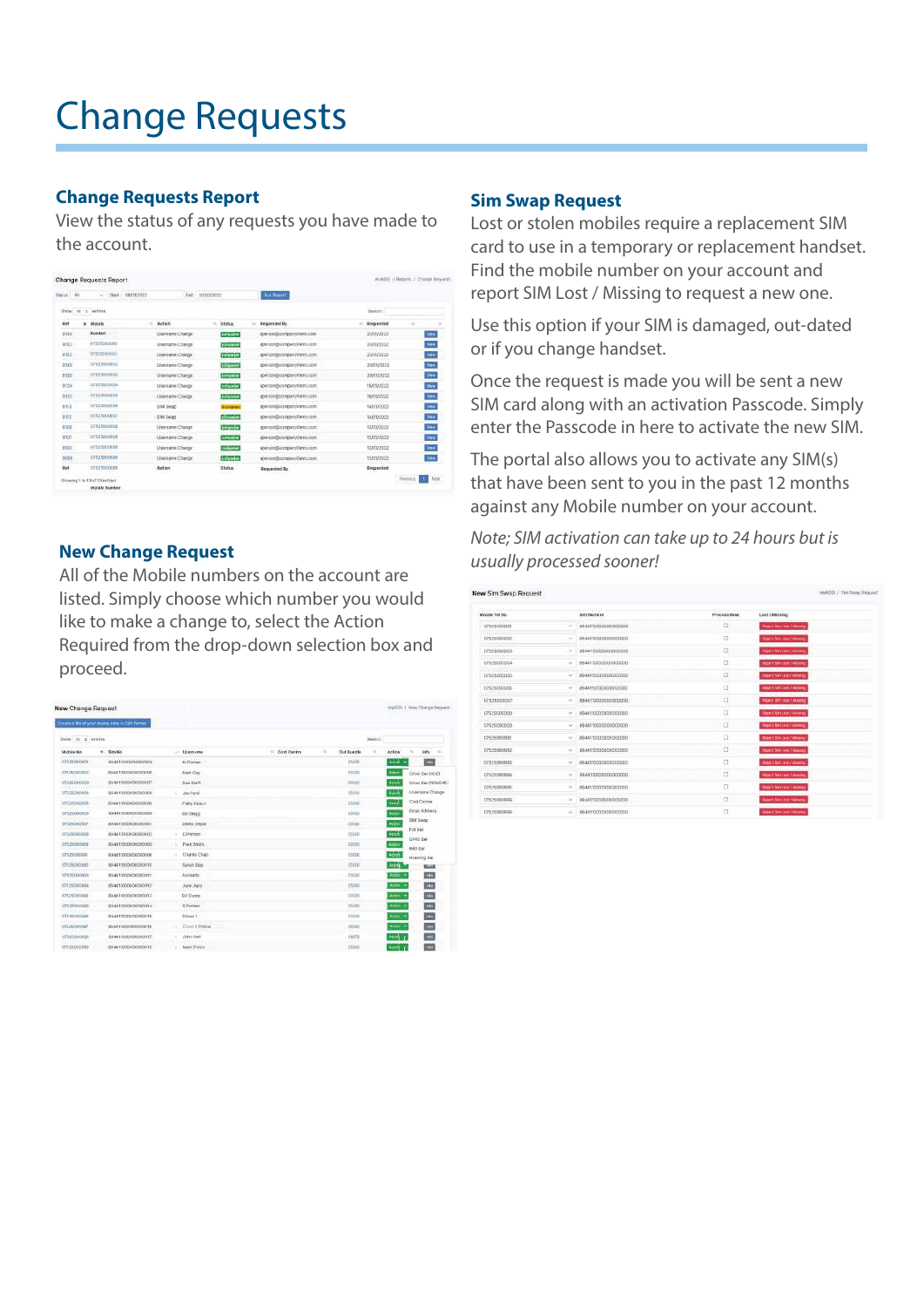# MyADSI Enhance

Our Enhance suite of additional reporting and features allows for greater visibility and more flexibility on managing your account. For instance, you can create and activate spend and charge warnings on mobile numbers on the account. When used in conjunction with our Mobile Device Management service you have access to device location too.

#### **MyADSI Enhance Plan**

Check which Plan you have and any information against the Mobile Numbers.

| My myADSI Enhance Plan          |                  |                          |                   |                |                          | reyADIB: / reyAD98 Extrance J. My resADIB: Extrance Plan |               |                  |
|---------------------------------|------------------|--------------------------|-------------------|----------------|--------------------------|----------------------------------------------------------|---------------|------------------|
| Lite Plan<br>Shine to a lentone |                  |                          |                   |                |                          | Search                                                   |               |                  |
| ÷.<br>Mobile No.                | Username         | u<br><b>Clut Bunukle</b> | Lost Invoice<br>٠ | Spend Cap<br>w | <b>Spend Cap Volue</b>   | <b>Spend Cap Used</b>                                    | into          | <b>MDM</b><br>16 |
| 07250000000                     | M Person         | 02.00                    | 22/01/2022        | ۰              | $\sim$                   | ٠                                                        | $= 0$         | <b>MOVE</b>      |
| 07250000001                     | Welt:Day         | 69.00                    | 22401/2022        | ۰              | $\sim$                   | $\sim$                                                   | mb.           | <b>MOM</b>       |
| 07250000002                     | Siat Smith -     | 85.00                    | 22/01/2022        | o              | $\sim$                   | ×                                                        | <b>THE</b>    | <b>NOM</b>       |
| 1072500000000                   | Andy Person      | 40.00                    | 22/01/2022        | o              | u                        | ×                                                        | <b>IRC</b>    | <b>AIDIA</b>     |
| 07250000004                     | Fred Bloggit     | 0000                     | 22/01/2022        | o              | $\sim$                   | ×                                                        | 暗             | WD4+             |
| 17251000006                     | C Percon         | 00.00                    | 22/01/3022        | ۰              | $\alpha$                 | $\sim$                                                   | $\rightarrow$ | <b>AISH</b>      |
| 17251010006                     | A Person.        | 80.00                    | 22/01/3022        | ۰              | ı                        | ×                                                        | $\frac{1}{2}$ | <b>AIDM</b>      |
| 1172500000007                   | Fork Smith       | 00.00                    | 2230102022        | ø              | ÷.                       | ×                                                        | <b>IRC</b>    | <b>AISA</b>      |
| 117350000008                    | Join Smith       | cong                     | 22/01/2022        | ▫              | ٠                        | $\sim$                                                   | $\rightarrow$ | <b>ACCES</b>     |
| 1172513000000                   | <b>Bit Roggi</b> | 70.05                    | 22801/1022        | œ              | $\overline{\phantom{a}}$ | ٠                                                        | ink.          | <b>NIGHT</b>     |
| 117253000001                    | # Person         | £5.00                    | 22/01/2022        | ۰              | $\sim$                   | $\sim$                                                   | $\Rightarrow$ | <b>NGH</b>       |
| 17251000002                     | Sarah Staff      | 00.00                    | 11/01/01/23       | ¢              | $\alpha$                 | ٠                                                        | 196           | <b>AUGUS</b>     |
| 117253000000                    | C.Derre          | 00.00                    | 22/01/2022        | ۰              | ٠                        | ÷                                                        | m.            | <b>MDM</b>       |
| 87251000004                     | <b>D Person</b>  | epipe                    | 22/01/2022        | ▩              | $\sim$                   | $\sim$                                                   | <b>Info</b>   | <b>NOM</b>       |
| 07251000505                     | A brains         | 03.00                    | 22/01/2022        | ▭              | ×                        | ×                                                        | $\rightarrow$ | <b>NOW</b>       |
| 17251000006                     | Glenge Carin     | 02.02                    | 22/01/2022        | ▣              | $\sim$                   | $\sim$                                                   | $\rightarrow$ | <b>A/DNE</b>     |
| 17251000007                     | John Jug.        | 60.00                    | 22/01/2022        | ▣              |                          |                                                          | <b>Info</b>   | <b>AGHT</b>      |

#### **Bundle Usage**

View the network bundles and contract dates against each Mobile number on the account, also allowances used and remaining for a current or specific period.

| and the transport of the country of an |                  |                 |                                     |                   |   |                              |                                   |                       |           |       | 97 N                |            |                 |                        |
|----------------------------------------|------------------|-----------------|-------------------------------------|-------------------|---|------------------------------|-----------------------------------|-----------------------|-----------|-------|---------------------|------------|-----------------|------------------------|
| <b>Beport</b>                          |                  |                 |                                     |                   |   |                              |                                   |                       |           |       |                     |            |                 |                        |
| 07/02/2022 06:00:08                    |                  |                 |                                     |                   | u |                              |                                   |                       |           |       |                     |            |                 |                        |
| Inicia de Rundie Laivel Detail         |                  |                 | Show Over Threshold Numbers Only    |                   |   |                              |                                   |                       |           |       |                     |            |                 |                        |
| Show 50 a lettres                      |                  |                 |                                     |                   |   |                              |                                   |                       |           |       | Seerch              |            |                 |                        |
| bloisie<br>٠<br>Hunder                 | Username         | Cost<br>Centre. | ٠<br><b>Bundle Type:</b>            | Effective<br>Date | ٠ | Expiry<br>74<br><b>Diane</b> | $\rightarrow$<br><b>Alliancia</b> | ٠<br><b>Remaining</b> | ٠<br>Used | LIGAN | ĸ<br>1n <sup></sup> | ٠<br>Use   | Likely<br>Usine | Likety<br>$\mathbf{x}$ |
| 02525000000                            | O Say 2h         |                 | 300k Shared Data                    | 20/12/2021        |   | 250012022                    | 9999                              | 19.04                 | T016 Ob   |       |                     | Yes        |                 |                        |
| 07525000000                            | O Smith          |                 | Rest of Werld 24Hr Pass<br>Cappert  | 22/01/2022        |   | 21/07/2022                   | 1024.00                           | 1024.00               | D.CO CE   |       |                     |            |                 |                        |
| 0725300000                             | <b>O.Smith</b>   |                 | 130,000b Oata                       | 22/01/2022        |   | 23/02/2022                   | 130.00                            | 53,24                 | 76.75 06  |       |                     |            | 146.17          | 716.05                 |
| EF25000001                             | Sue Staff        | ä               | 3038 Shared Data                    | 33/12/2021        |   | 21/01/2022                   | 30.00                             | 15.84                 | 10.16 GB  |       |                     | Yes        |                 |                        |
| 07350000001                            | Suite Staff      | a.              | Rest of World 24Hr Pass<br>Canpot   | 32/01/2022        |   | 31802/2022                   | 1024.00                           | 1034.00               | 8.00 Gb   |       |                     |            |                 |                        |
| (07250000001)                          | Sive Staff       | ×               | 130,00 Cb Data:                     | 22/01/2022        |   | 23/00/2022                   | 120,00                            | 53.24                 | 76.76 CO  |       |                     |            | 149.72          | <b>HAM</b>             |
| 0735000002                             | Frid Fist        |                 | 20GB Shaned Data                    | 32/12/2021        |   | 2130/12022                   | 30.00                             | $f$ R.B.d.            | TOOK DE   |       |                     | <b>Yes</b> |                 |                        |
| 0725500002                             | <b>Fred Film</b> |                 | Rest of 'mond 24Hr Rass<br>Casped   | 32109/2022        |   | 21/02/2022                   | 1024.00                           | 1024.00               | 0.00 Ct   |       |                     |            |                 |                        |
| 07210003003                            | 0.8. (Form)      |                 | 130,000h Cata                       | 22/01/2022        |   | 23002/2022                   | 120,00                            | 53.24                 | 76.75 Ch  |       |                     |            | 108,22          | 116.467                |
| 07250000004                            | <b>RRoberts</b>  |                 | 3908 Shared Data                    | 32/12/2021        |   | 2180122003                   | 39.00                             | 59.94                 | 10:36 CD  |       |                     | Yes.       |                 |                        |
| 0725000004                             | <b>ESclorts</b>  |                 | Baid of World Silver Page<br>Capped | 22303/2022        |   | 23802/2022                   | 1024/20                           | 1024.00               | D.OD CB:  |       |                     |            |                 |                        |
| 07250000005                            | Marri Day        |                 | 130,000b Data                       | 22/01/2022        |   | 2380022022                   | 100.00                            | 5324                  | 76.76 CO  |       |                     |            | <b>LASTE</b>    | 04.45                  |
| 07250000001                            | Analy Day        |                 | 3008 Shared Date                    | 33/12/2021        |   | 23/03/2022                   | 30.00                             | 19,64                 | 10:36 00  |       |                     | <b>Yes</b> |                 |                        |

#### **Out of Bundle Charges**

View details of unbilled and out of bundle charges against mobile numbers, with details of why and when they occurred.

| epADS: 2 myADSI Prinates y Dur of Richle Change<br>£28.02<br>tuar. Del af barolle aranges. | $\Gamma_{\rm CO}$ |
|--------------------------------------------------------------------------------------------|-------------------|
|                                                                                            |                   |
|                                                                                            |                   |
|                                                                                            |                   |
|                                                                                            |                   |
|                                                                                            |                   |
|                                                                                            |                   |
| 204%                                                                                       |                   |
| Date Volume (Mb)                                                                           | Sithed Prize      |
| GOC.                                                                                       | 67.38             |
| 600                                                                                        | 2072              |
| 6.00                                                                                       | 52.37             |
| 620                                                                                        | F17C              |
| <b>CDC</b>                                                                                 | 311.27            |
| 6.05                                                                                       | (9.2)             |
| che.                                                                                       | 00:29             |
| <b>QSC</b>                                                                                 | 40.27             |
| esc                                                                                        | \$11.22           |
| it no                                                                                      | FO.21             |
| 0.05                                                                                       | 66.38             |
| 026                                                                                        | C4.EU             |
|                                                                                            |                   |

#### **Out of Bundle Warning**

Reporting and alerts of Mobile numbers that have reached or are near their bundle allowance, giving you the chance to make changes and avoid additional costs.

| Out of Bundle Warning          |                |                                                          |              |          |                 |        |            | WADELY WARRANT ARE IT LAW LOAN, WE THE |              |      |
|--------------------------------|----------------|----------------------------------------------------------|--------------|----------|-----------------|--------|------------|----------------------------------------|--------------|------|
| Partner:                       |                |                                                          |              |          |                 |        |            |                                        |              |      |
| WASHARD RADIO WE               |                |                                                          |              |          | $\mathcal{L}$ : |        |            |                                        |              |      |
| assigned that Lever Detail (1) |                |                                                          |              |          |                 |        |            |                                        |              |      |
| Show If the lenisles.          |                |                                                          |              |          |                 |        |            | Seeds:                                 |              |      |
| Mobile ticroser                | e diser name   | Cost Centre<br>×                                         | 16<br>n.     | Type     | United True     | $\sim$ | Coll-Price | Dara Volume III                        | CAI Duration | ٠    |
| 07733995086                    |                | fotal det of Bundle Charges - 202714 (1 restroit) 15.000 |              |          |                 |        |            |                                        |              |      |
| 07700905855                    | withing        |                                                          | $\circ$      | ditt     | DK Data Usau.   |        | 112714     | 9,95.45                                | 0.1995       |      |
| 07703599777                    |                | Total Gut of Randie Chames: 238.56 (threshold: £5.00).   |              |          |                 |        |            |                                        |              |      |
| N70CRAINTY                     | Device Simpson |                                                          | $\mathbf{r}$ | ra't     | NON CALIFRONIA  |        | CIGAL      | 0.00                                   | 00:38:15     |      |
| 07700993222                    | Esset Sergeon  |                                                          | ÷            | $q_{21}$ | UK Cata Usiera  |        | 121.72     | $-4.91$                                | 03/00/02     |      |
| fotal                          |                |                                                          |              |          |                 |        | 3143.20    |                                        |              |      |
| Showard to 2 of 2 wither       |                |                                                          |              |          |                 |        |            |                                        | Reading      | Heal |

#### **Device Locations**

If you are a Mobile Device Management (MDM) subscriber you can locate devices in real time, track routes real time and past – perfect for an on-the road team!

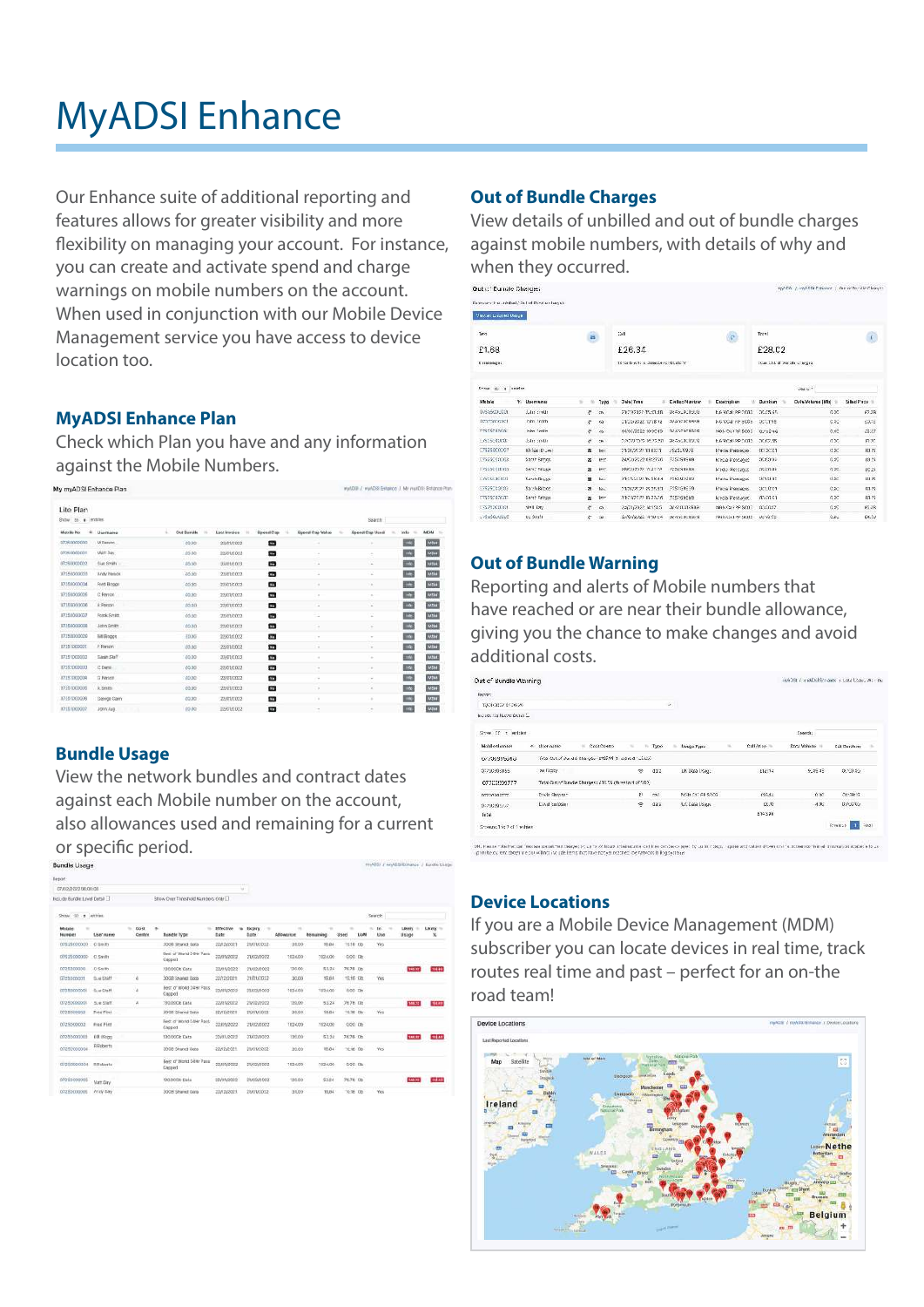#### **Recommended**

| <b>Function</b>                                                                                                                 | <b>MyADSI</b> | Lite         | <b>Standard</b>   | <b>Professional</b> | More info                                                                                                                                                                                                                                       |
|---------------------------------------------------------------------------------------------------------------------------------|---------------|--------------|-------------------|---------------------|-------------------------------------------------------------------------------------------------------------------------------------------------------------------------------------------------------------------------------------------------|
| <b>Update Users, Cost Centres,</b><br><b>Email Addresses</b>                                                                    |               |              |                   |                     | Update details of the account to suit your needs.                                                                                                                                                                                               |
| <b>Activate SIMs</b>                                                                                                            | $\checkmark$  |              |                   | $\checkmark$        | Activate new SIMs without having to call.                                                                                                                                                                                                       |
| <b>Add / Remove Stolen Bar</b>                                                                                                  |               |              |                   | $\checkmark$        | Ability to bar the sim and the handset to<br>reduce exposure upon loss of handset                                                                                                                                                               |
| <b>Add / Remove International</b><br><b>Bars, Roaming Bars, GPRS</b><br>Bar, IMEI Bar, Adult & Chat<br>Bar, Premium, High Usage |               |              |                   |                     | This allows you to add or remove individual bars to<br>each mobile number                                                                                                                                                                       |
| <b>Resend Bill Manager Email</b>                                                                                                | $\checkmark$  | $\checkmark$ |                   | $\checkmark$        | Allows you to resend recent ADSI Bill Manager Report<br><b>Suites</b>                                                                                                                                                                           |
| <b>Data Usage</b><br><b>Summary by MPN</b>                                                                                      | X             | X            |                   |                     | Allows you to see a summary against each mobile<br>number confirming how much data they have left in<br>their bundles(s)                                                                                                                        |
| <b>Data Usage Proactive</b><br><b>Warnings</b>                                                                                  | X             | X            | $\bm{\mathsf{x}}$ |                     | This will proactively flag each mobile number as<br>to whether they are likely to near, reach or exceed<br>their monthly allowances. You will be emailed daily<br>a schedule of each number that is likely to breach<br>current data allowances |
| <b>Out of Bundle</b><br><b>Charges (View)</b>                                                                                   | X             | $\checkmark$ |                   |                     | Allows you to see the out of bundle<br>charges by classification                                                                                                                                                                                |
| <b>Unbilled Usage</b>                                                                                                           | X             | X            |                   | $\checkmark$        | View all currently unbilled usage                                                                                                                                                                                                               |
| <b>Out of Bundle Charge</b><br><b>Warnings</b>                                                                                  | X             | Х            | X                 |                     | This allows you to set individual limits per mobile<br>number and flag proactively via daily email alerts<br>any mobile number that has exceeded the spend<br>threshold that you set                                                            |
| <b>Spend Cap Level &amp; Usage</b>                                                                                              | $\checkmark$  |              |                   |                     | This allows you to see the current spend cap and<br>usage value for individual numbers                                                                                                                                                          |
| <b>Spend Cap Utilisation</b>                                                                                                    | X             | X            | $\checkmark$      | $\checkmark$        | Visibility of all Spend Cap information<br>for all numbers                                                                                                                                                                                      |
| <b>Device Location Services*</b>                                                                                                | X             | Х            | Х                 |                     | View your device location history*                                                                                                                                                                                                              |
| <b>Detailed Device</b><br>Information*                                                                                          | X             | X            | X                 | $\checkmark$        | View detailed device information such as<br>IMEI, make and model*                                                                                                                                                                               |
| <b>Price per MPN/</b><br>per month                                                                                              | <b>FREE</b>   | £1.00        | £2.00             | £3.00               | *Device Location feature requires MDM<br>subscription, ask for details.                                                                                                                                                                         |

### Administration

#### **User Accounts**

Create Users to manage, carry out changes, retrieve reports etc on the MyADSI Portal for the account. There are various levels of User permissions within

| Create + send like *               |                                  |                            |                                      |                  | 보위 친구들은 사람들은 아이들은 말을 하기 |
|------------------------------------|----------------------------------|----------------------------|--------------------------------------|------------------|-------------------------|
| Stow is a centre                   |                                  |                            |                                      | Gaster.          |                         |
| <b>A select Price of</b><br>hanno. | <b>CONTRACTOR</b><br>4 Userheen- |                            | <b>STATISTICS</b><br><b>Harrison</b> | Last Log n       |                         |
| A Person                           | motuway reserved cracked         | announcement company, com- | Administrator                        | 01/02/2002 13:50 | tay.                    |
| $+7115$ FF                         | proGelama care                   | orandemo dobi              | Administrator:                       | 120300323208     | (Can                    |
| C.Parents<br>98025-1211            | STONEWAGERST CTR.                | assembly creaters.         | combiners<br>24 T 2014 - 11 97 1     | 20/20/2022 13:21 | $64$                    |
| stowing 1 to 5 of 9 artists.       |                                  |                            |                                      | heliers          | Pack.                   |

the Portal so you are able to designate who manages what. For example;

**Read Only User** – can view only and are unable to make changes

**Standard User** – has the ability to make and request changes to any mobile number, but can only view their own changes

**Administrator** – controls all the Portal users, and have full access to entire account